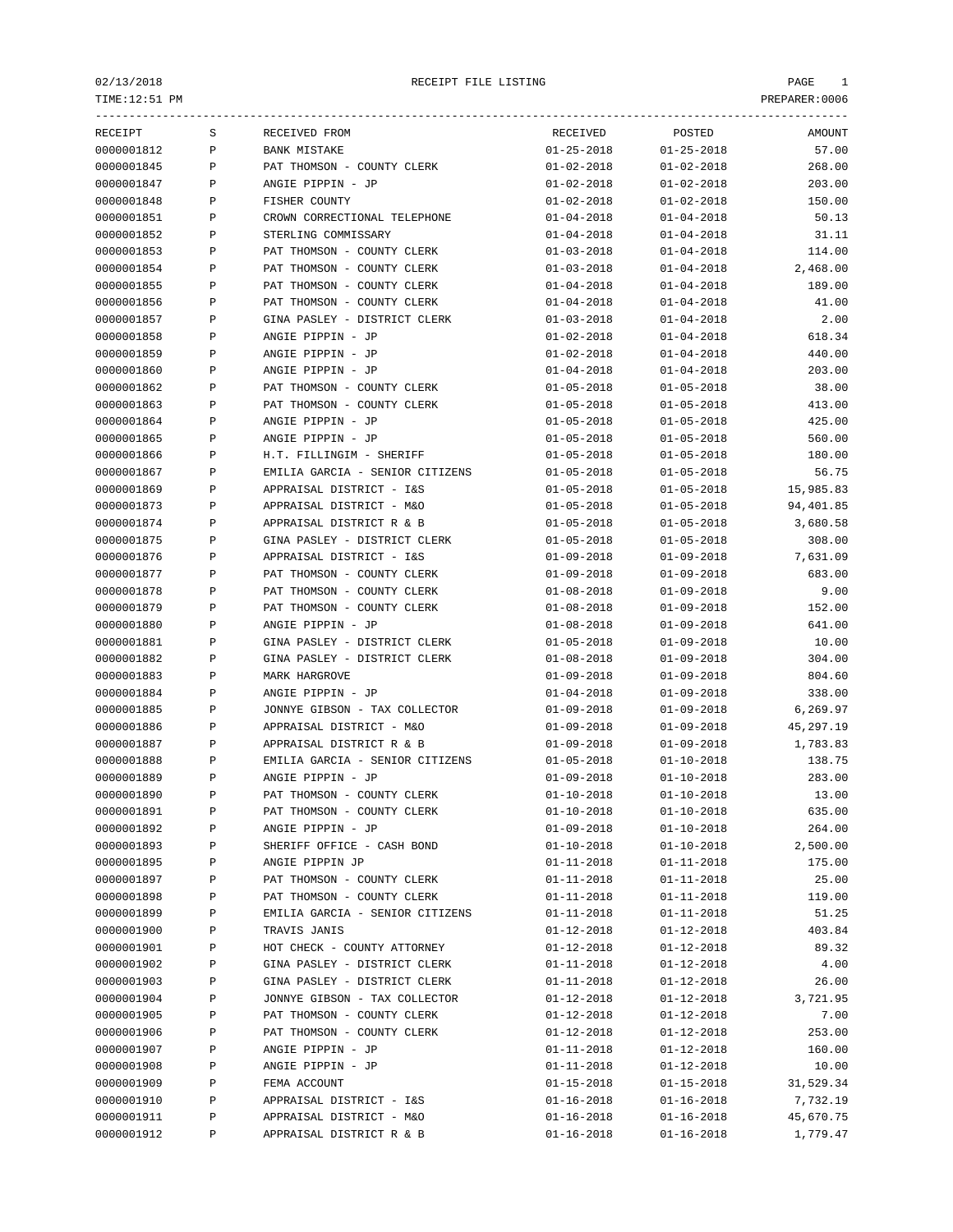TIME:12:51 PM PREPARER:0006

|            |              | -------------------                 |                  |                  |            |
|------------|--------------|-------------------------------------|------------------|------------------|------------|
| RECEIPT    | S            | RECEIVED FROM                       | RECEIVED         | POSTED           | AMOUNT     |
| 0000001913 | $\, {\bf P}$ | ANGIE PIPPIN - JP                   | $01 - 12 - 2018$ | $01 - 16 - 2018$ | 20.00      |
| 0000001914 | $\, {\bf P}$ | ANGIE PIPPIN - JP                   | $01 - 12 - 2018$ | $01 - 16 - 2018$ | 100.00     |
| 0000001915 | Ρ            | ANGIE PIPPIN - JP                   | $01 - 15 - 2018$ | $01 - 16 - 2018$ | 160.00     |
| 0000001916 | $\, {\bf P}$ | PAT THOMSON - COUNTY CLERK          | $01 - 16 - 2018$ | $01 - 16 - 2018$ | 81.00      |
| 0000001917 | P            | PAT THOMSON - COUNTY CLERK          | $01 - 16 - 2018$ | $01 - 16 - 2018$ | 358.00     |
| 0000001918 | P            | FEMA FUND                           | $01 - 16 - 2018$ | $01 - 16 - 2018$ | 52,830.10  |
| 0000001919 | P            | GINA PASLEY - DISTRICT CLERK        | $01 - 15 - 2018$ | $01 - 17 - 2018$ | 53.00      |
| 0000001920 | $\, {\bf P}$ | EMILIA GARCIA - SENIOR CITIZENS     | $01 - 17 - 2018$ | $01 - 17 - 2018$ | 40.30      |
| 0000001921 | $\, {\bf P}$ | PAT THOMSON - COUNTY CLERK          | $01 - 17 - 2018$ | $01 - 17 - 2018$ | 490.00     |
| 0000001922 | $\, {\bf P}$ | OFFICE OF COURT ADMINISTRATION      | $01 - 18 - 2018$ | $01 - 18 - 2018$ | 2,335.25   |
| 0000001923 | $\, {\bf P}$ | APPRAISAL DISTRICT - I&S            | $01 - 18 - 2018$ | $01 - 18 - 2018$ | 473.98     |
| 0000001924 | $\, {\bf P}$ | APPRAISAL DISTRICT - M&O            | $01 - 18 - 2018$ | $01 - 18 - 2018$ | 2,854.00   |
| 0000001925 | $\, {\bf P}$ | APPRAISAL DISTRICT R & B            | $01 - 18 - 2018$ | $01 - 18 - 2018$ | 106.14     |
| 0000001926 | $\, {\bf P}$ | PAT THOMSON - COUNTY CLERK          | $01 - 18 - 2018$ | $01 - 18 - 2018$ | 29.00      |
| 0000001927 | $\, {\bf P}$ | PAT THOMSON - COUNTY CLERK          | $01 - 18 - 2018$ | $01 - 18 - 2018$ | 191.00     |
| 0000001928 | P            | PAT THOMSON - COUNTY CLERK          | $01 - 18 - 2018$ | $01 - 18 - 2018$ | 134.00     |
| 0000001929 | P            | ANGIE PIPPIN - JP                   | $01 - 16 - 2018$ | $01 - 18 - 2018$ | 50.00      |
| 0000001930 | P            | ANGIE PIPPIN - JP                   | $01 - 16 - 2018$ | $01 - 18 - 2018$ | 1,320.00   |
| 0000001931 | $\, {\bf P}$ | ANGIE PIPPIN - JP                   | $01 - 17 - 2018$ | $01 - 18 - 2018$ | 265.00     |
| 0000001932 | $\, {\bf P}$ | ANGIE PIPPIN - JP                   | $01 - 17 - 2018$ | $01 - 18 - 2018$ | 228.00     |
| 0000001933 | Ρ            | PAT THOMSON - COUNTY CLERK          | $01 - 19 - 2018$ | $01 - 19 - 2018$ | 838.00     |
| 0000001934 | P            | PAT THOMSON - COUNTY CLERK          | $01 - 19 - 2018$ | $01 - 19 - 2018$ | 9,343.00   |
| 0000001935 | $\, {\bf P}$ | GINA PASLEY - DISTRICT CLERK        | $01 - 19 - 2018$ | $01 - 19 - 2018$ | 258.00     |
| 0000001936 | $\, {\bf P}$ | GINA PASLEY - DISTRICT CLERK        | $01 - 19 - 2018$ | $01 - 19 - 2018$ | 2.00       |
| 0000001937 | $\, {\bf P}$ | ROTAN CHAMBER OF COMMERCE           | $01 - 19 - 2018$ | $01 - 19 - 2018$ | 656.00     |
| 0000001938 | $\, {\bf P}$ | JONNYE GIBSON - TAX COLLECTOR       | $01 - 19 - 2018$ | $01 - 19 - 2018$ | 4,965.62   |
| 0000001939 | P            | ANGIE PIPPIN - JP                   | $01 - 18 - 2018$ | $01 - 19 - 2018$ | 66.68      |
| 0000001940 | P            | APPRAISAL DISTRICT - I&S            | $01 - 19 - 2018$ | $01 - 19 - 2018$ | 79,235.53  |
| 0000001941 | P            | APPRAISAL DISTRICT - M&O            | $01 - 19 - 2018$ | $01 - 19 - 2018$ | 470,012.75 |
| 0000001942 | $\, {\bf P}$ | APPRAISAL DISTRICT R & B            | $01 - 19 - 2018$ | $01 - 19 - 2018$ | 18,489.71  |
| 0000001943 | $\, {\bf P}$ | FISHER COUNTY APPRAISAL DISTRICT    | $01 - 19 - 2018$ | $01 - 19 - 2018$ | 1,598.74   |
| 0000001944 | P            | HEALTH & HUMAN SERVICES             | $01 - 19 - 2018$ | $01 - 19 - 2018$ | 1,489.95   |
| 0000001945 | $\, {\bf P}$ | TEXAS ALCOHOLIC BEVERAGE COMMISSIOn | $01 - 19 - 2018$ | $01 - 19 - 2018$ | 6.00       |
| 0000001946 | $\, {\bf P}$ | WEST CENTERAL TEXAS COG             | $01 - 19 - 2018$ | $01 - 19 - 2018$ | 2,546.39   |
| 0000001947 | $\, {\bf P}$ | WEST CENTERAL TEXAS COG             | $01 - 19 - 2018$ | $01 - 19 - 2018$ | 2,682.76   |
| 0000001948 | P            | BANK CREDIT - POSITIVE PAY          | $01 - 02 - 2018$ | $01 - 02 - 2018$ | 43,991.47  |
| 0000001949 | Ρ            | FEMA INTEREST                       | $01 - 31 - 2018$ | $01 - 31 - 2018$ | 104.24     |
| 0000001950 | P            | PAT THOMSON - COUNTY CLERK          | $01 - 22 - 2018$ | $01 - 22 - 2018$ | 300.00     |
| 0000001951 | P            | PAT THOMSON - COUNTY CLERK          | $01 - 22 - 2018$ | $01 - 22 - 2018$ | 107.00     |
| 0000001952 | $\, {\bf P}$ | ANGIE PIPPIN - JP                   | $01 - 19 - 2018$ | $01 - 22 - 2018$ | 30.00      |
| 0000001953 | Ρ            | GINA PASLEY - DISTRICT CLERK        | $01 - 22 - 2018$ | $01 - 22 - 2018$ | 464.94     |
| 0000001954 | Ρ            | GINA PASLEY - DISTRICT CLERK        | $01 - 22 - 2018$ | $01 - 23 - 2018$ | 418.00     |
| 0000001955 | Ρ            | PAT THOMSON - COUNTY CLERK          | $01 - 23 - 2018$ | $01 - 23 - 2018$ | 562.00     |
| 0000001956 | Ρ            | PAT THOMSON - COUNTY CLERK          | $01 - 23 - 2018$ | $01 - 23 - 2018$ | 179.00     |
| 0000001957 | $\, {\bf P}$ | EMILIA GARCIA - SENIOR CITIZENS     | $01 - 23 - 2018$ | $01 - 23 - 2018$ | 172.57     |
| 0000001958 | $\, {\bf P}$ | APPRAISAL DISTRICT - M&O            | $01 - 23 - 2018$ | $01 - 23 - 2018$ | 17,500.99  |
| 0000001959 | $\, {\bf P}$ | COMMISSARY PROFIT INTEREST          | $01 - 31 - 2018$ | $01 - 31 - 2018$ | 1.20       |
| 0000001960 | $\, {\bf P}$ | DRUG FORFEITURE INTEREST            | $01 - 31 - 2018$ | $01 - 31 - 2018$ | 61.47      |
| 0000001961 | $\, {\bf P}$ | APPRAISAL DISTRICT R & B            | $01 - 23 - 2018$ | $01 - 23 - 2018$ | 688.26     |
| 0000001962 | $\, {\bf P}$ | TEXAS ASSOCLATION OF COUNTIES       | $01 - 24 - 2018$ | $01 - 24 - 2018$ | 312.00     |
| 0000001963 | Ρ            | APPRAISAL DISTRICT - I&S            | $01 - 24 - 2018$ | $01 - 24 - 2018$ | 2,950.84   |
| 0000001964 | $\, {\bf P}$ | PAT THOMSON - COUNTY CLERK          | $01 - 24 - 2018$ | $01 - 24 - 2018$ | 102.00     |
| 0000001965 | Ρ            | PAT THOMSON - COUNTY CLERK          | $01 - 24 - 2018$ | $01 - 24 - 2018$ | 315.00     |
| 0000001966 | Ρ            | GINA PASLEY - DISTRICT CLERK        | $01 - 23 - 2018$ | $01 - 24 - 2018$ | 324.00     |
| 0000001967 | Ρ            | EMILIA GARCIA - SENIOR CITIZENS     | $01 - 24 - 2018$ | $01 - 24 - 2018$ | 57.30      |
| 0000001968 | $\, {\bf P}$ | ANGIE PIPPIN - JP                   | $01 - 22 - 2018$ | $01 - 24 - 2018$ | 25.00      |
| 0000001969 | $\, {\bf P}$ | ANGIE PIPPIN - JP                   | $01 - 22 - 2018$ | $01 - 24 - 2018$ | 43.00      |
| 0000001970 | $\, {\bf P}$ | ANGIE PIPPIN - JP                   | $01 - 23 - 2018$ | $01 - 24 - 2018$ | 104.00     |
| 0000001971 | $\, {\bf P}$ | PAT THOMSON - COUNTY CLERK          | $01 - 25 - 2018$ | $01 - 25 - 2018$ | 153.00     |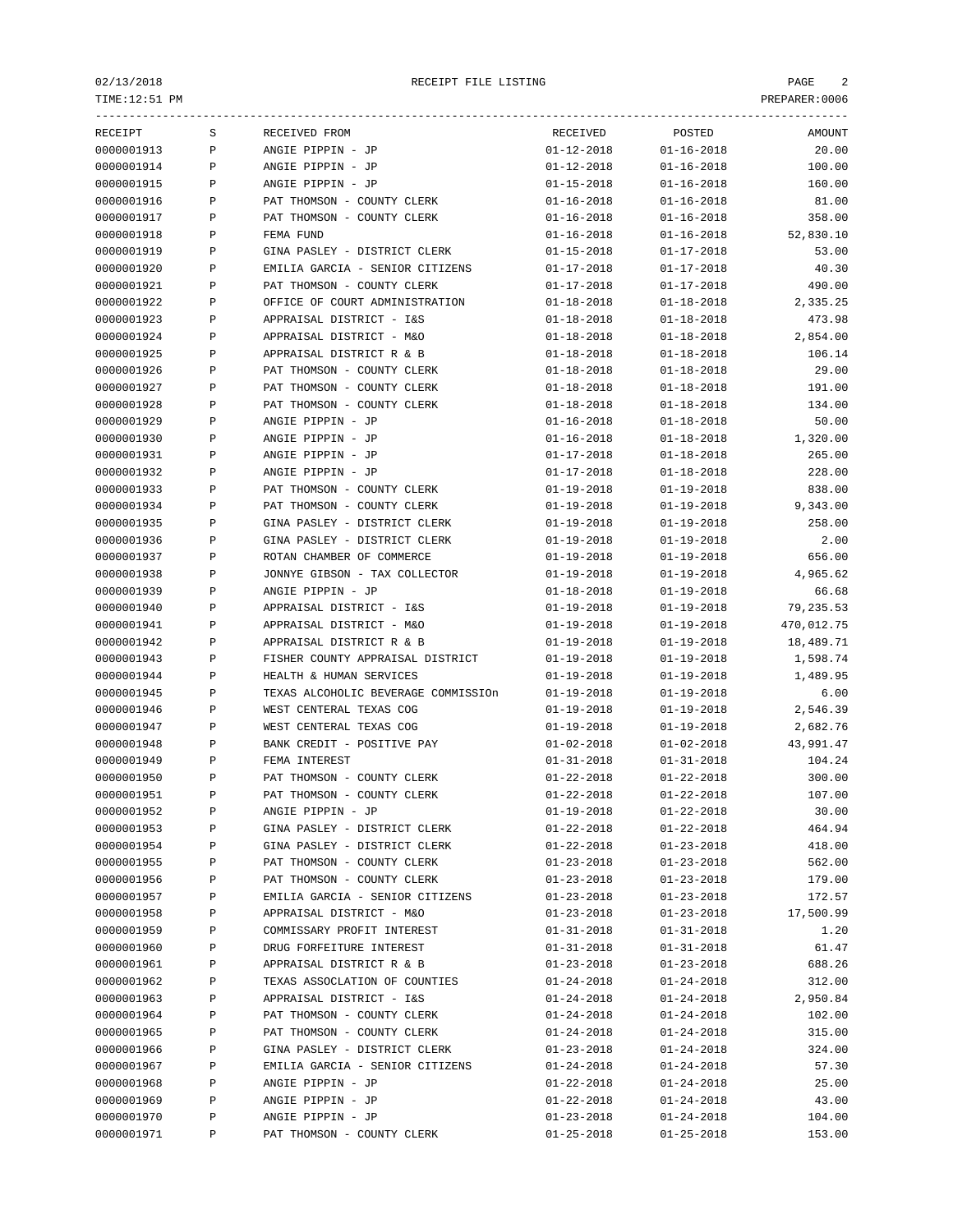$\texttt{PREPARENT:0006} \begin{minipage}{0.9\linewidth} \texttt{PREPARENT:0006} \end{minipage}$ 

| RECEIPT    | S            | RECEIVED FROM                   | RECEIVED         | POSTED           | AMOUNT     |
|------------|--------------|---------------------------------|------------------|------------------|------------|
| 0000001972 | $\mathbf{P}$ | PAT THOMSON - COUNTY CLERK      | $01 - 25 - 2018$ | $01 - 25 - 2018$ | 96.00      |
| 0000001973 | P            | GINA PASLEY - DISTRICT CLERK    | $01 - 24 - 2018$ | $01 - 24 - 2018$ | 114.00     |
| 0000001974 | P            | <b>BANK INTEREST</b>            | $01 - 31 - 2018$ | $01 - 31 - 2018$ | 1,833.60   |
| 0000001975 | P            | JONNYE GIBSON - TAX COLLECTOR   | $01 - 26 - 2018$ | $01 - 26 - 2018$ | 4,041.28   |
| 0000001976 | P            | GINA PASLEY - DISTRICT CLERK    | $01 - 25 - 2018$ | $01 - 26 - 2018$ | 92.00      |
| 0000001977 | P            | APPRAISAL DISTRICT R & B        | $01 - 26 - 2018$ | $01 - 26 - 2018$ | 6,175.99   |
| 0000001978 | P            | APPRAISAL DISTRICT - M&O        | $01 - 26 - 2018$ | $01 - 26 - 2018$ | 156,894.22 |
| 0000001979 | P            | APPRAISAL DISTRICT - I&S        | $01 - 26 - 2018$ | $01 - 26 - 2018$ | 26,436.01  |
| 0000001980 | Ρ            | JOHNNY ROBERTSON                | $01 - 29 - 2018$ | $01 - 29 - 2018$ | 100.00     |
| 0000001981 | Ρ            | EMILIA GARCIA - SENIOR CITIZENS | $01 - 30 - 2018$ | $01 - 30 - 2018$ | 299.30     |
| 0000001982 | P            | ANGIE PIPPIN - JP               | $01 - 24 - 2018$ | $01 - 30 - 2018$ | 160.00     |
| 0000001983 | P            | ANGIE PIPPIN - JP               | $01 - 26 - 2018$ | $01 - 30 - 2018$ | 245.00     |
| 0000001984 | P            | ANGIE PIPPIN - JP               | $01 - 26 - 2018$ | $01 - 30 - 2018$ | 75.00      |
| 0000001985 | P            | ANGIE PIPPIN - JP               | $01 - 29 - 2018$ | $01 - 30 - 2018$ | 330.00     |
| 0000001986 | P            | ANGIE PIPPIN - JP               | $01 - 29 - 2018$ | $01 - 30 - 2018$ | 350.00     |
| 0000001987 | P            | JONNYE GIBSON - TAX COLLECTOR   | $01 - 30 - 2018$ | $01 - 30 - 2018$ | 91.08      |
| 0000001988 | P            | PAT THOMSON - COUNTY CLERK      | $01 - 26 - 2018$ | $01 - 30 - 2018$ | 279.00     |
| 0000001989 | P            | PAT THOMSON - COUNTY CLERK      | $01 - 29 - 2018$ | $01 - 30 - 2018$ | 32.00      |
| 0000001990 | P            | PAT THOMSON - COUNTY CLERK      | $01 - 30 - 2018$ | $01 - 30 - 2018$ | 42.00      |
| 0000001991 | P            | PAT THOMSON - COUNTY CLERK      | $01 - 30 - 2018$ | $01 - 30 - 2018$ | 904.00     |
| 0000001992 | P            | GINA PASLEY - DISTRICT CLERK    | $01 - 29 - 2018$ | $01 - 30 - 2018$ | 47.00      |
| 0000001997 | P            | GINA PASLEY - DISTRICT CLERK    | $01 - 31 - 2018$ | $02 - 01 - 2018$ | 2.00       |
| 0000001998 | P            | PAT THOMSON - COUNTY CLERK      | $01 - 31 - 2018$ | $02 - 01 - 2018$ | 288.00     |
| 0000002000 | P            | PAT THOMSON - COUNTY CLERK      | $01 - 31 - 2018$ | $02 - 01 - 2018$ | 158.00     |
| 0000002001 | Ρ            | ANGIE PIPPIN - JP               | $01 - 30 - 2018$ | $02 - 01 - 2018$ | 117.00     |
| 0000002002 | P            | ANGIE PIPPIN - JP               | $01 - 31 - 2018$ | $02 - 01 - 2018$ | 445.00     |
| 0000002003 | P            | APACHE                          | $01 - 25 - 2018$ | $01 - 25 - 2018$ | 51.25      |
| 0000002032 | $\mathbf{P}$ | MMA - BANK INTEREST             | $01 - 31 - 2018$ | $01 - 31 - 2018$ | 222.51     |
| 0000002033 | P            | INMATE PHONE                    | $01 - 31 - 2018$ | $01 - 31 - 2018$ | 420.00     |
| 0000002034 | P            | GINA PASLEY - DISTRICT CLERK    | $01 - 11 - 2018$ | $01 - 11 - 2018$ | 296.00     |
| 0000002048 | Ρ            | ANGIE PIPPIN - JP               | $01 - 08 - 2018$ | $01 - 08 - 2018$ | 254.00     |
|            |              |                                 |                  |                  |            |

REPORT TOTAL 1204,566.55